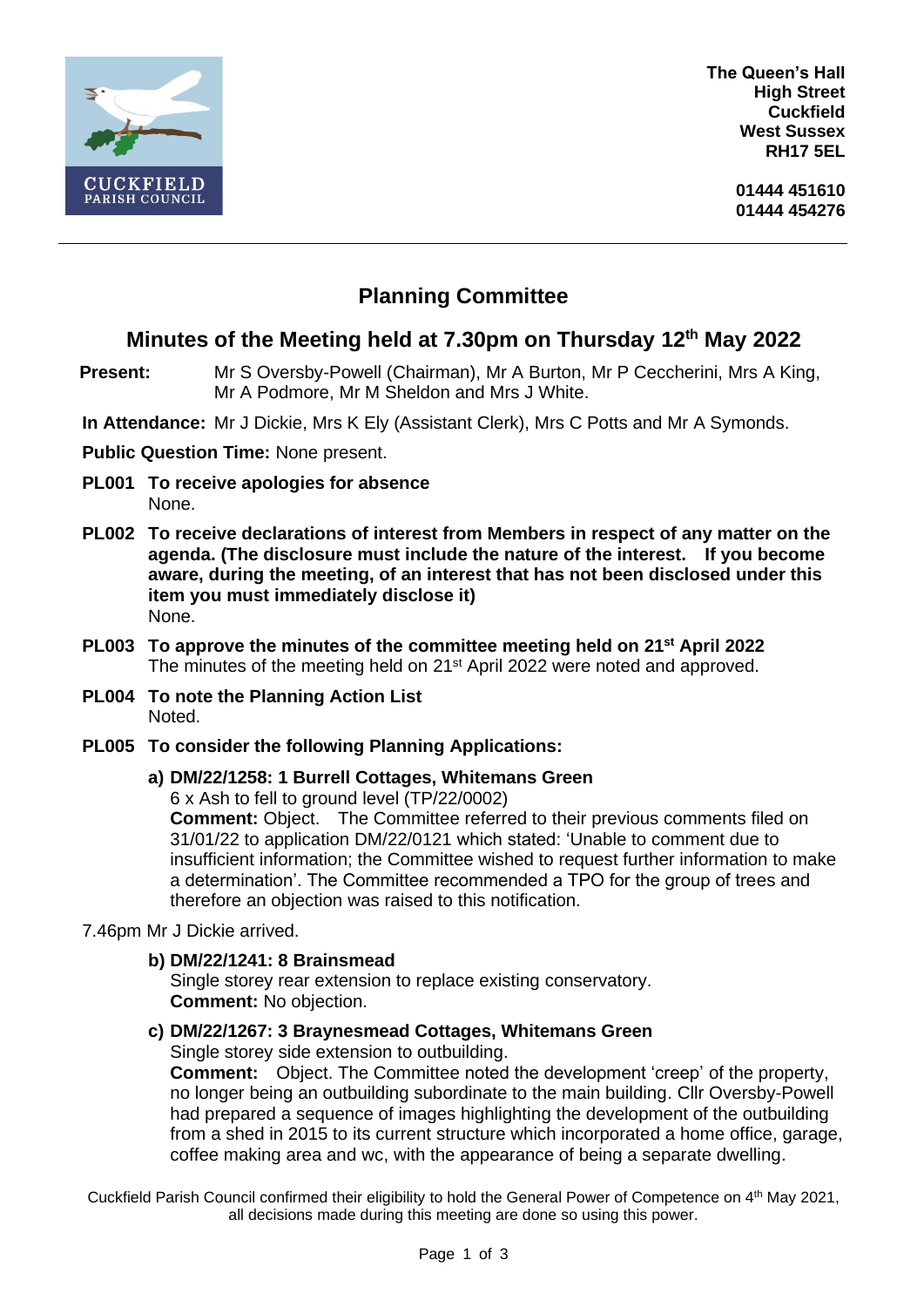Committee additionally referred to the change to the roofline from the previous plan that had not been explicitly mentioned in the application.

Committee objected to the application, noting that it contravened CNP1A, CNP10A and CNP10B of the Cuckfield Neighbourhood Plan.

#### **d) DM/22/1341: Car Park Cuckfield Recreation Ground**

Turkey Oak – crown reduction in height by 5m, radial spreads by 3m. **Comment:** No objection.

#### **e) DM/22/1323: 14 Warden Court**

Conversion of integral garage into a family room with new double glazed window to match existing.

**Comment:** No objection.

#### **f) DM/22/1331: Warden Park School**

Proposed single storey Special Support Centre (SSC) and Geography classroom extension, to the existing main building. With associated external works. **Comment:** No objection.

#### 8.17pm Mrs C Potts arrived.

#### **g) DM/22/1292: 18 Manor Drive**

Proposed first floor side extension. Revised application form received 29<sup>th</sup> April 2022 revising the finish of the walls from tile hung to cement cladding. **Comment:** Object. Committee noted that the materials were incompatible with the existing building and contravened CNP10D of the Cuckfield Neighbourhood Plan. The Committee additionally noted that, due to the large size of the property and extension, it would be visible from B2036 which would negatively affect the wider street scene.

#### **PL006 To receive an update regarding the Public Open Space and Landscape Plans at the Bylanes/Buttinghill Drive development.**

A site meeting with Taylor Wimpey has been convened for Friday 13th May at 10am.

#### **PL007 To receive an update regarding the proposed 'CuckStye' development to the south of Cuckfield.**

An Extraordinary Meeting of the Parish Council has been convened for Thursday 19<sup>th</sup> May at 7.30pm to consider the grant request received from SCAG (Stop Cuck-stye Action Group) to fund a landscape assessment of the proposed development site between Ansty & Cuckfield at a cost of £10,656.

#### **PL008 To note any planning and/or appeal decisions received from Mid Sussex District Council**

#### **a) DM/21/4090: Hatchgate Cottage, Hatchgate Lane**

(Amended Redline Plan Received 07.02.2022) Demolition of existing dwelling and erection of 8 houses with access from Hatchgate Lane and associated parking and landscaping. **CPC:** Objection

**MSDC:** Refused

#### **b) DM/22/0656: 16 Ledgers Meadow**

Single storey rear extension and two storey side extension with internal alterations. **CPC:** No objection **MSDC:** Refused

#### **c) DM/22/0635: Willowdene, Broad Street**

Change of use of external outbuilding (garage) for use as home office space. New doors and windows and Velux rooflights to roof. **CPC:** No objection